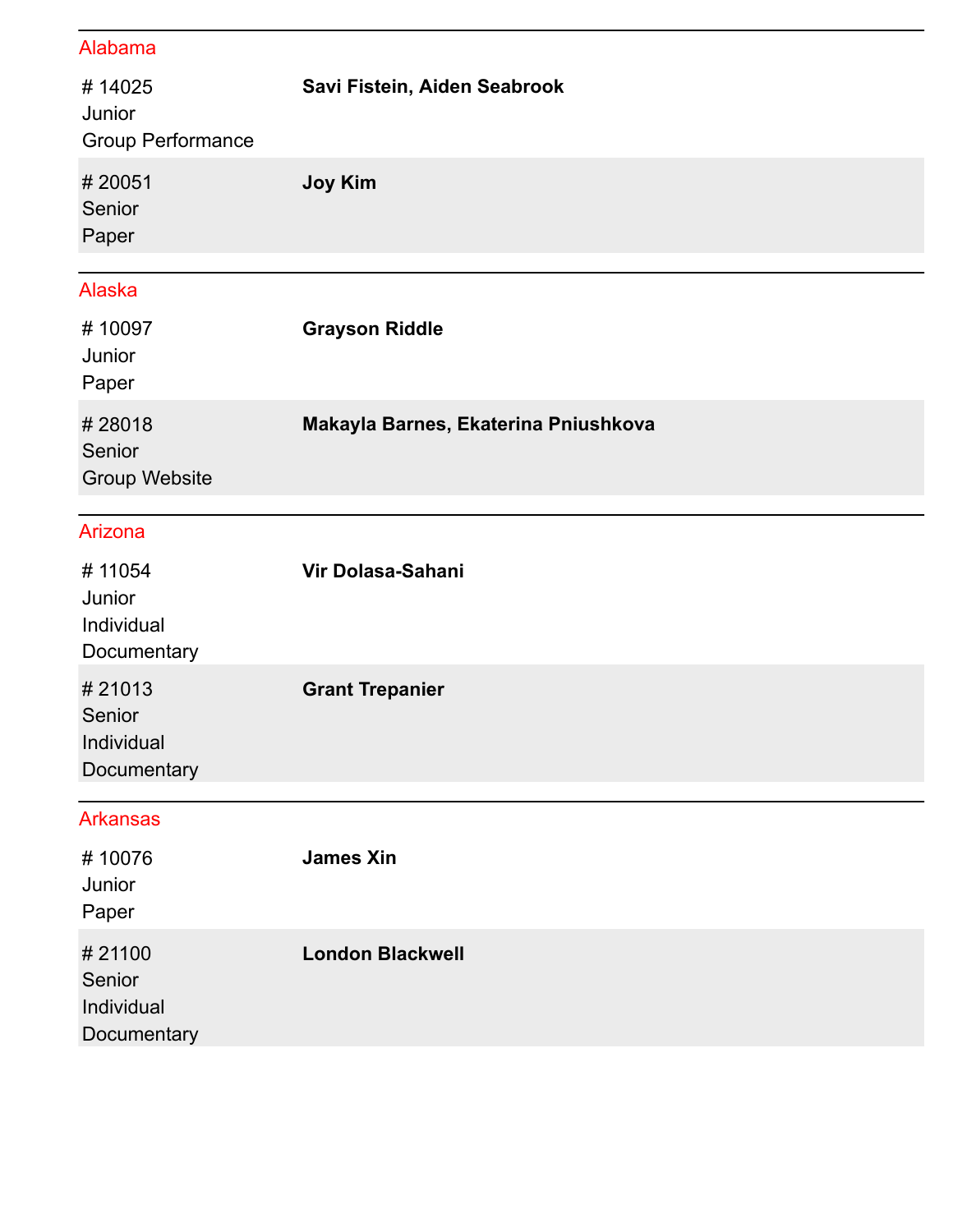| California                                    |                                   |
|-----------------------------------------------|-----------------------------------|
| #12007<br>Junior<br><b>Group Documentary</b>  | <b>Matthew Fan, Thomas Wilson</b> |
| #21094<br>Senior<br>Individual<br>Documentary | <b>Jefferson Smith</b>            |
| China                                         |                                   |
| #20045<br>Senior<br>Paper                     | <b>Heewon Kim</b>                 |
| Colorado                                      |                                   |
| #18077<br>Junior<br><b>Group Website</b>      | Randi Turnquist, Erin Shoemaker   |
| #27085<br>Senior<br><b>Individual Website</b> | <b>Grace Albright</b>             |
| <b>Connecticut</b>                            |                                   |
| #15050<br>Junior<br><b>Individual Exhibit</b> | <b>Claire Flynn</b>               |
| #23055<br>Senior<br>Individual<br>Performance | Iniya Raja                        |
| <b>Delaware</b>                               |                                   |
| #13056<br>Junior<br>Individual<br>Performance | <b>Aubrey Eppes</b>               |
| #25096<br>Senior<br><b>Individual Exhibit</b> | <b>Abigail Counihan</b>           |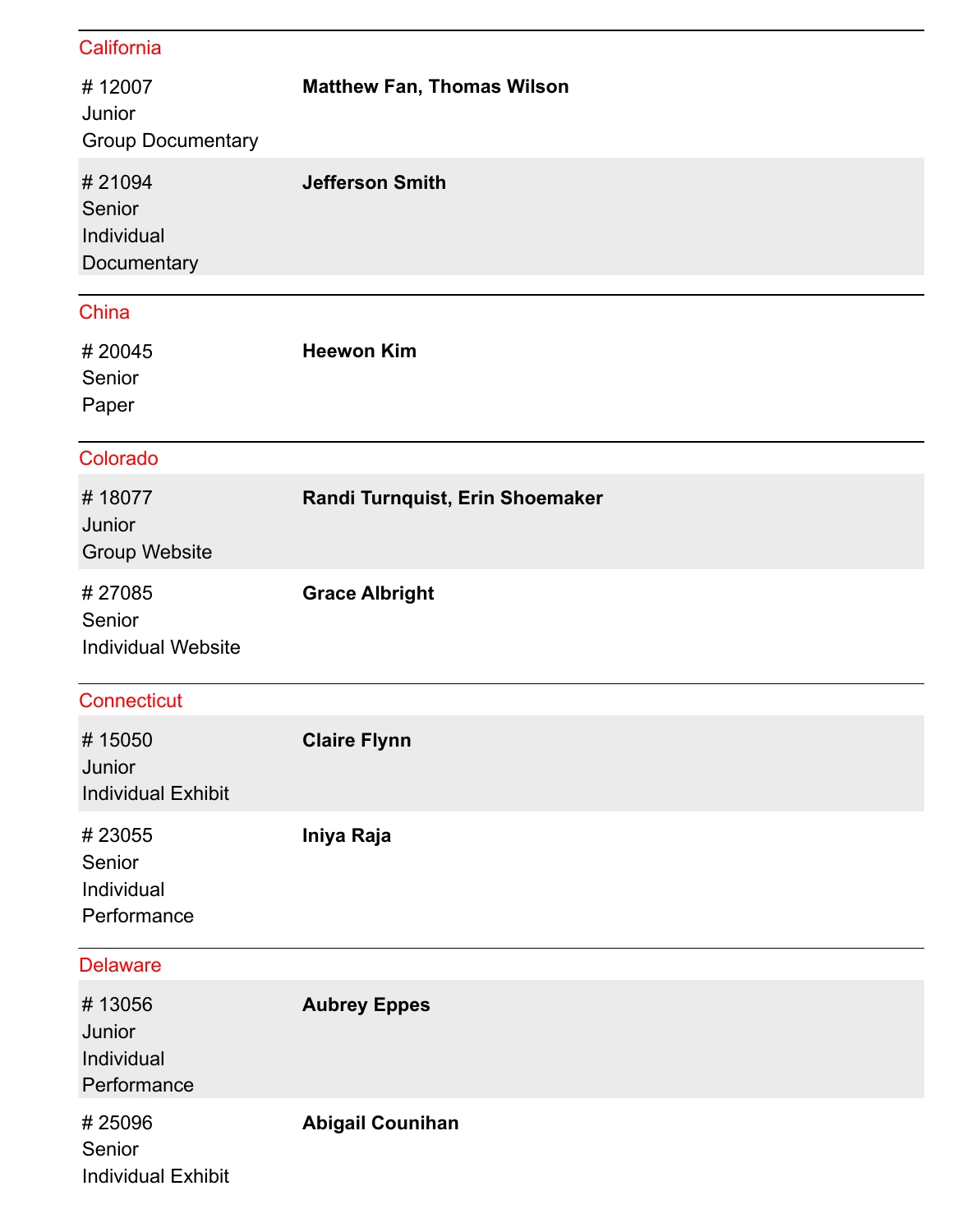| <b>District Of Columbia</b>                   |                                                                     |
|-----------------------------------------------|---------------------------------------------------------------------|
| #18086<br>Junior<br><b>Group Website</b>      | Sadie Sullivan, Daphne Confalone, Molly Nugent                      |
| #20011<br>Senior<br>Paper                     | Avani Ahuja                                                         |
| <b>Florida</b>                                |                                                                     |
| #15010<br>Junior<br><b>Individual Exhibit</b> | <b>Mia Lopez</b>                                                    |
| #24005<br>Senior<br><b>Group Performance</b>  | Sierra Smith, Knoxye Grinstead, Reagan Wells, Mary<br><b>Rookis</b> |
| Georgia                                       |                                                                     |
| #14008<br>Junior<br><b>Group Performance</b>  | <b>Chloe O'Brien, Etta Potthoff</b>                                 |
| #22082<br>Senior<br><b>Group Documentary</b>  | Mary McCoy, Eva Cheraisi                                            |
| Hawai'i                                       |                                                                     |
| #17032<br>Junior<br><b>Individual Website</b> | <b>Keara Leonardo</b>                                               |
| #26053<br>Senior<br><b>Group Exhibit</b>      | <b>Mar Heinrich Ruiz, Hope Newton</b>                               |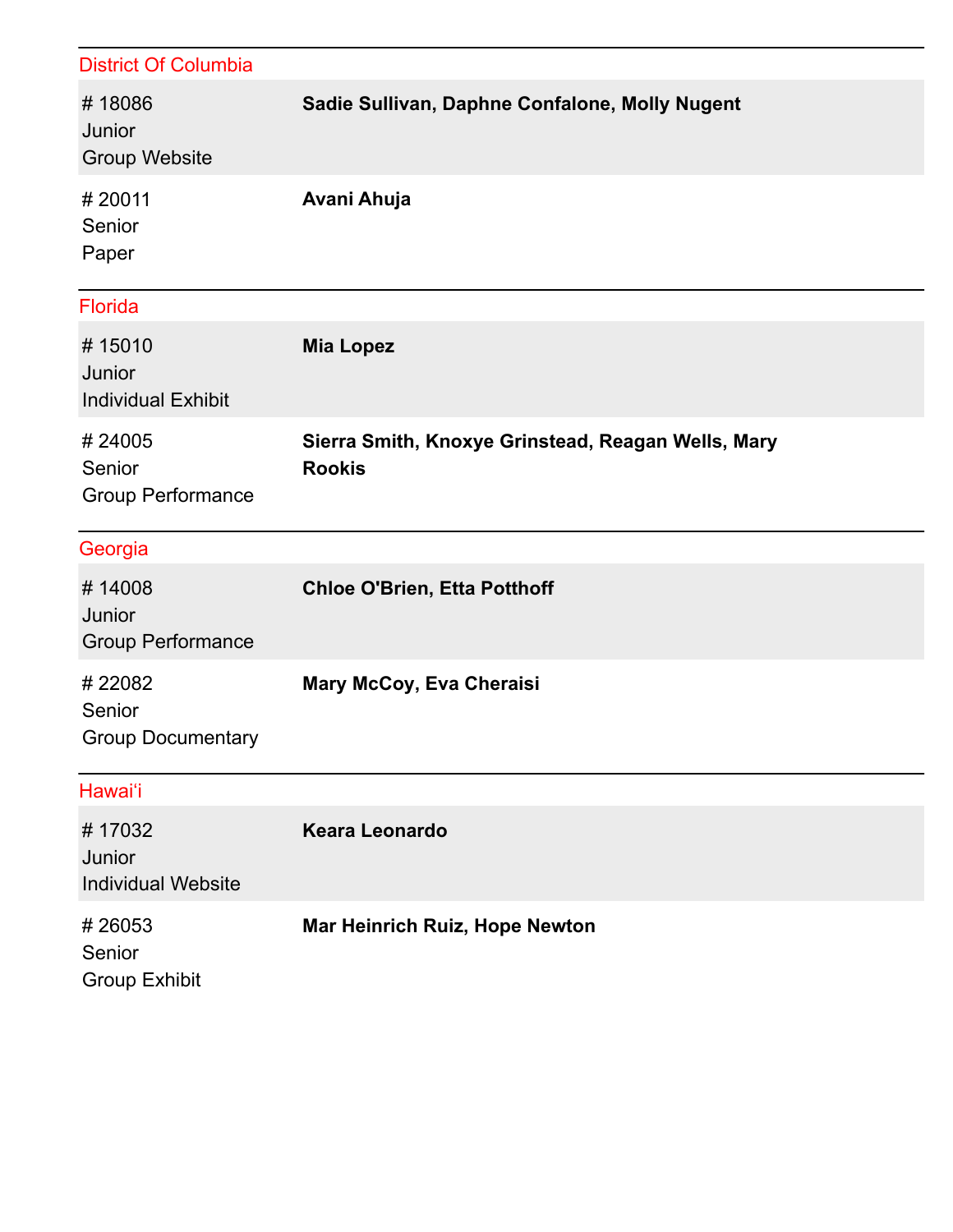| Idaho                                         |                                                                      |
|-----------------------------------------------|----------------------------------------------------------------------|
| #13062<br>Junior<br>Individual<br>Performance | <b>Ryanne Boyd</b>                                                   |
| #23011<br>Senior<br>Individual<br>Performance | <b>Clara Rose</b>                                                    |
| <b>Illinois</b>                               |                                                                      |
| #11080<br>Junior<br>Individual<br>Documentary | <b>Avery Kelley</b>                                                  |
| #24056<br>Senior<br><b>Group Performance</b>  | Omar Siddiqui, Noor Asad, Frederick Tang, Ramsey<br>Radwan, Sizhe Li |
|                                               |                                                                      |
| Indiana                                       |                                                                      |
| #13035<br>Junior<br>Individual<br>Performance | <b>Raquel Brouwer</b>                                                |
| #25019<br>Senior<br><b>Individual Exhibit</b> | <b>Chloee Robison</b>                                                |
| lowa                                          |                                                                      |
| #16090<br>Junior<br><b>Group Exhibit</b>      | Jordyn Rowley, Brylie Butrick, Audrey Carlson, Ava<br><b>Brunner</b> |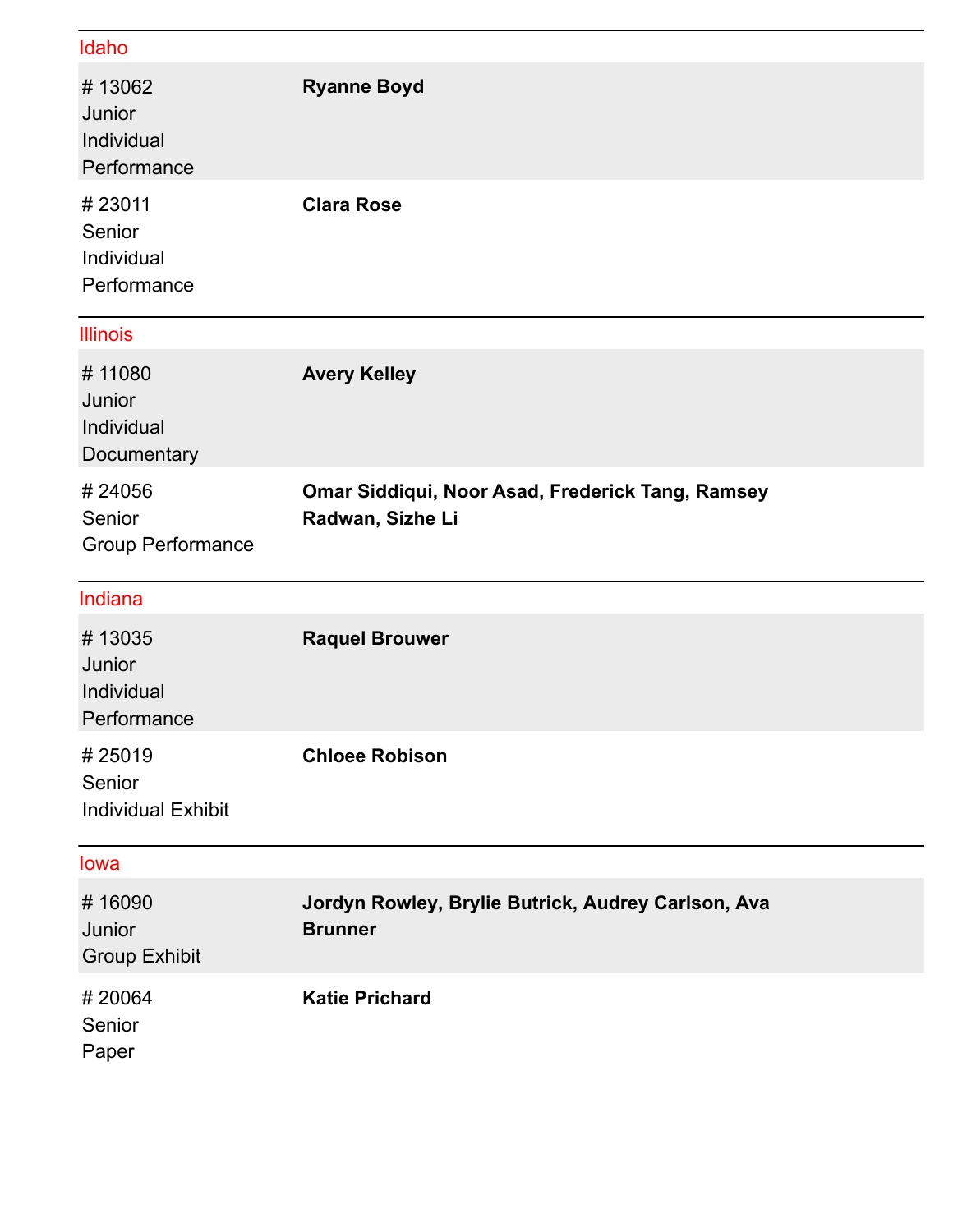| Kansas                                        |                                    |
|-----------------------------------------------|------------------------------------|
| #12031<br>Junior<br><b>Group Documentary</b>  | <b>Adyson Cashman, Allie Jones</b> |
| #20014<br>Senior<br>Paper                     | <b>Kaya Pyle</b>                   |
| Kentucky                                      |                                    |
| #15063<br>Junior<br><b>Individual Exhibit</b> | <b>Jasmine Kelley</b>              |
| #20037<br>Senior<br>Paper                     | <b>Abigail Stanger</b>             |
| <b>Korea</b>                                  |                                    |
| #17080<br>Junior<br><b>Individual Website</b> | Dongzu (Aidan) Lee                 |
| #26091<br>Senior<br><b>Group Exhibit</b>      | Jiwon Chang, Juhee Bae             |
| Louisiana                                     |                                    |
| #16095<br>Junior<br><b>Group Exhibit</b>      | Elise Doucet, Anna Jean Eaves      |
| #20073<br>Senior<br>Paper                     | <b>Julia Hutto</b>                 |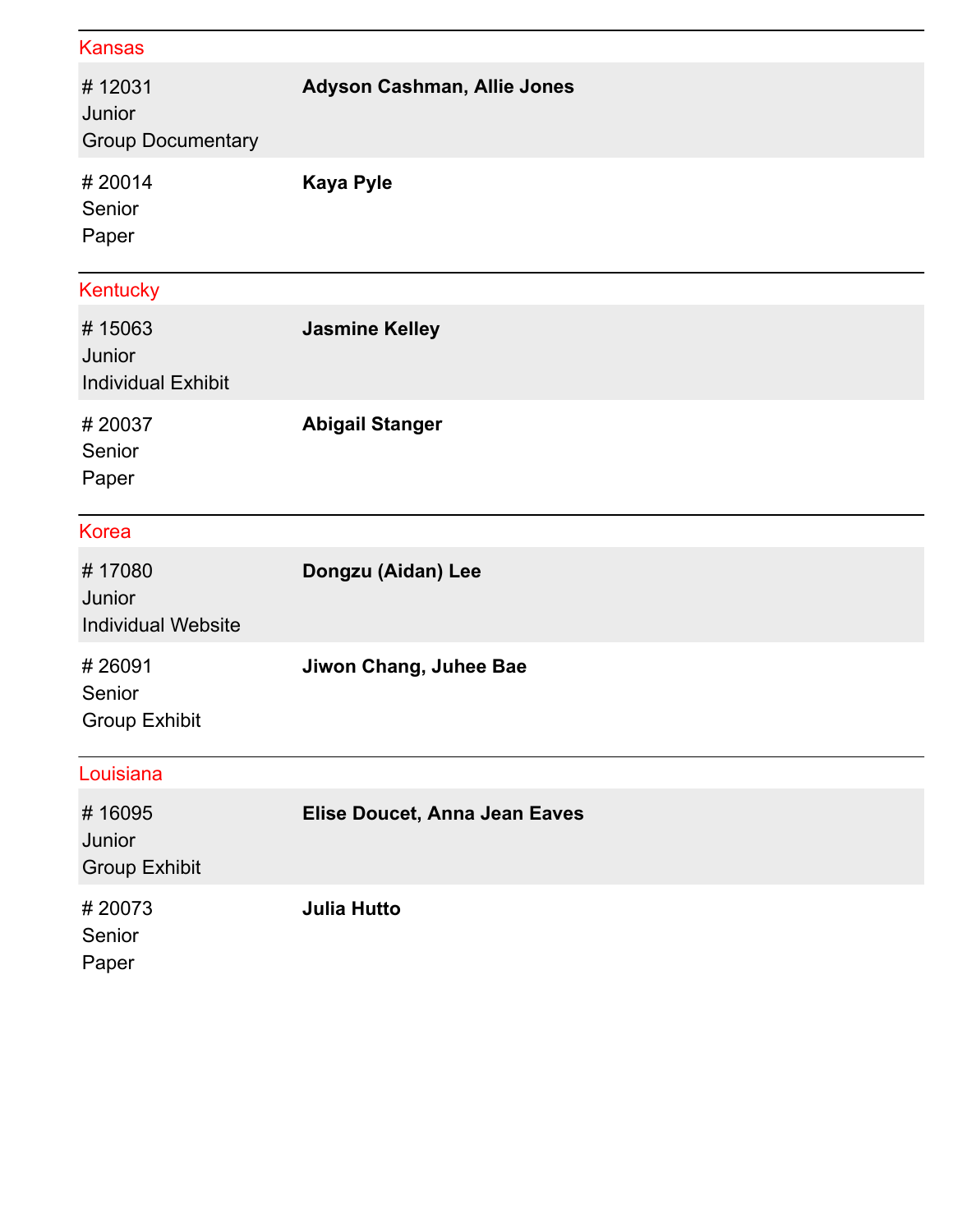| <b>Maine</b>                                  |                                               |
|-----------------------------------------------|-----------------------------------------------|
| #11065<br>Junior<br>Individual<br>Documentary | <b>Joshua Justice</b>                         |
| #28044<br>Senior<br><b>Group Website</b>      | Anika Noack, Genevieve Sychterz, Hannah Osmer |
| <b>Maryland</b>                               |                                               |
| #15029<br>Junior<br><b>Individual Exhibit</b> | <b>Kendall Madison</b>                        |
| #24044<br>Senior<br><b>Group Performance</b>  | <b>Brenna Girard, Colleen Hueting</b>         |
| <b>Massachusetts</b>                          |                                               |
| #16045<br>Junior<br><b>Group Exhibit</b>      | Kirsten Deleon, Talla Graham                  |
| #20007<br>Senior<br>Paper                     | <b>Kasey Corra</b>                            |
| Michigan                                      |                                               |
| #17018<br>Junior<br><b>Individual Website</b> | <b>Amelia Chen</b>                            |
| #26088<br>Senior                              | Nic Sheppard, Myles Daugherty                 |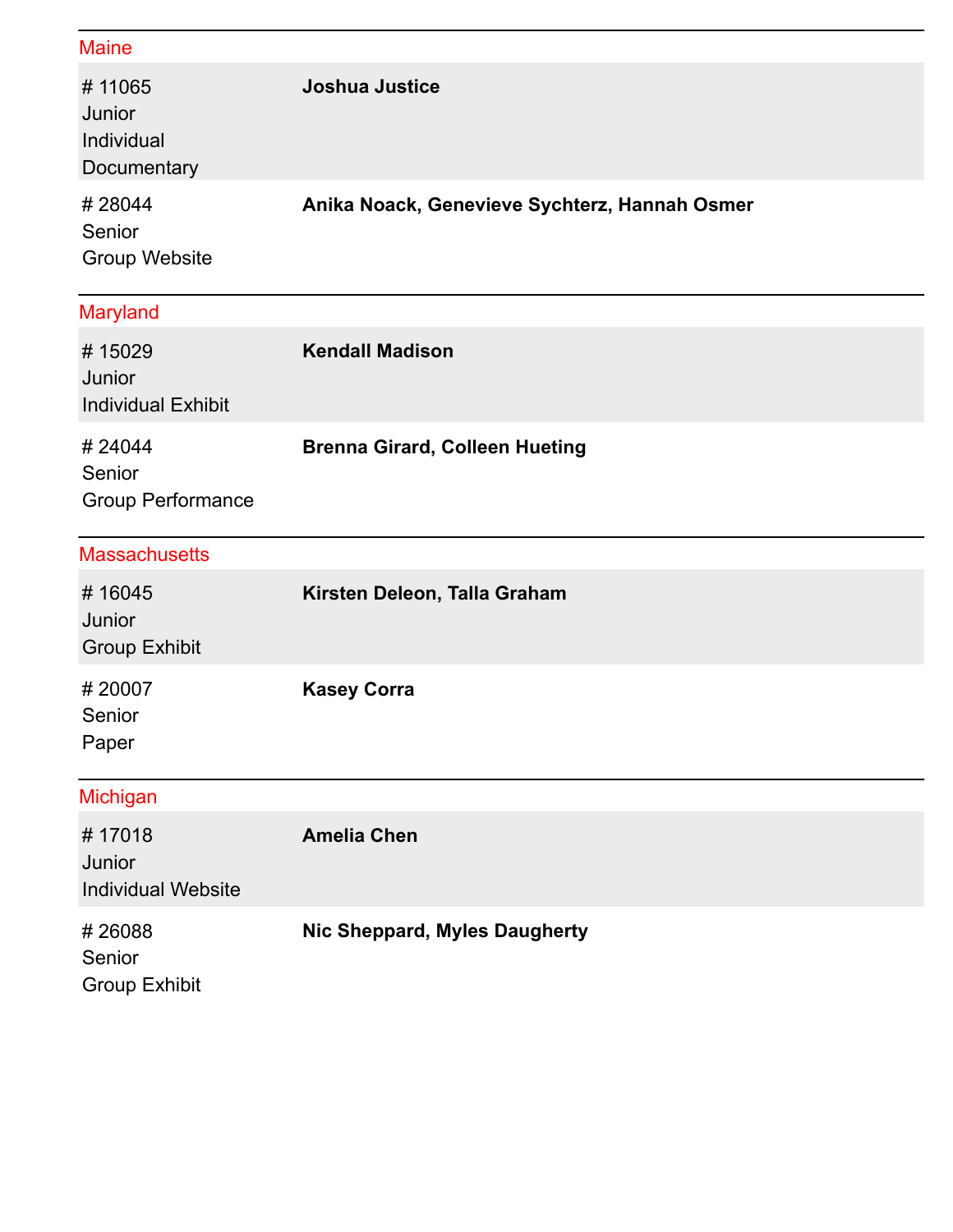| <b>Minnesota</b>                              |                                       |
|-----------------------------------------------|---------------------------------------|
| #11026<br>Junior<br>Individual<br>Documentary | <b>Sasha Allen</b>                    |
| #21061<br>Senior<br>Individual<br>Documentary | <b>Iris Carroll</b>                   |
| <b>Mississippi</b>                            |                                       |
| #18028<br>Junior<br><b>Group Website</b>      | <b>Ethan Liao, Giles Jones</b>        |
| #22068<br>Senior<br><b>Group Documentary</b>  | <b>Folsom Berry, Ruby Murray</b>      |
|                                               |                                       |
| <b>Missouri</b>                               |                                       |
| #16091<br>Junior<br><b>Group Exhibit</b>      | <b>Reiley Calvert, Kadin Carlisle</b> |
| #23017<br>Senior<br>Individual<br>Performance | <b>Katherine Mackenzie</b>            |
| <b>Montana</b>                                |                                       |
| #11043<br>Junior<br>Individual<br>Documentary | <b>Jack Johnson</b>                   |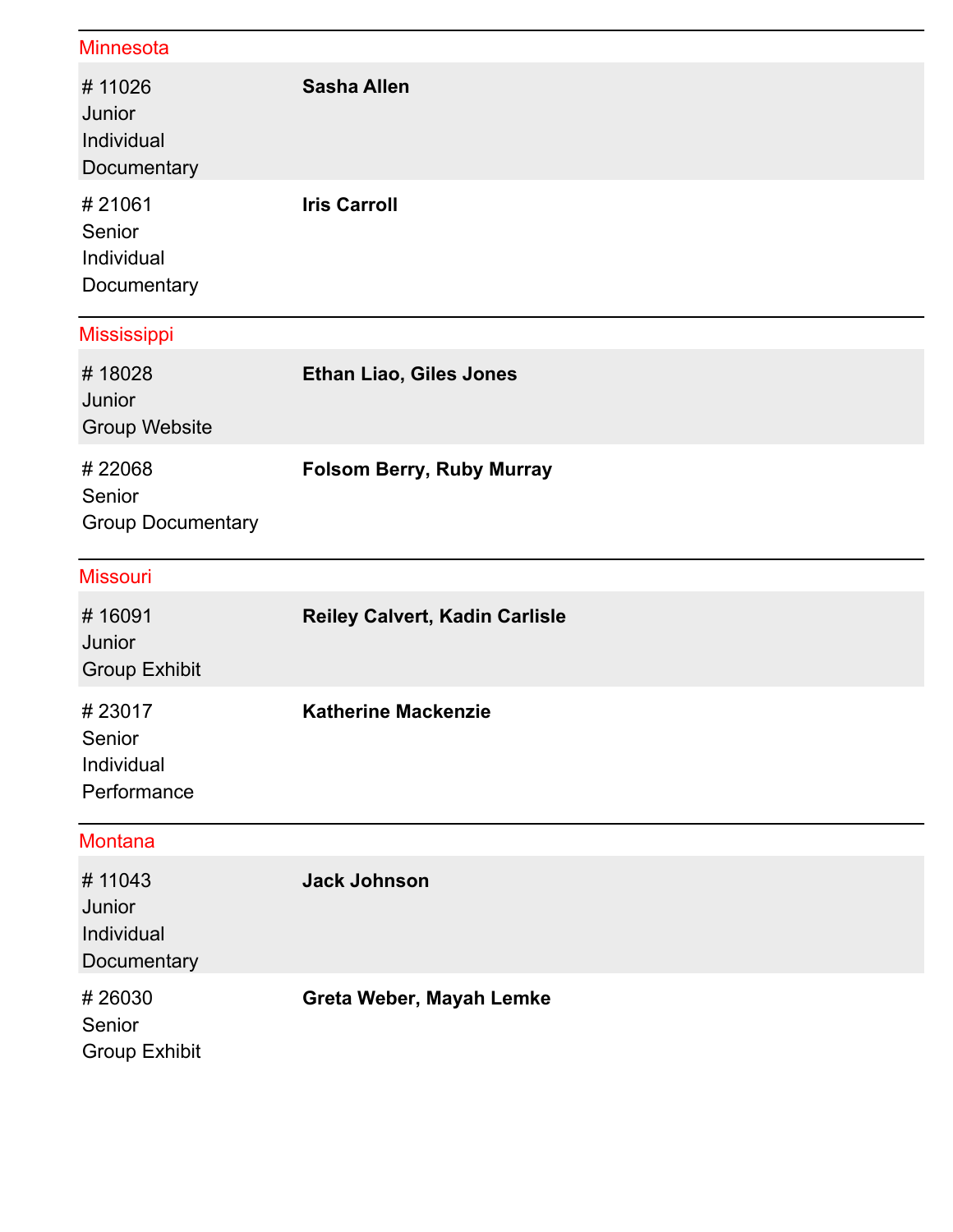| <b>Nebraska</b>                               |                                        |
|-----------------------------------------------|----------------------------------------|
| #18093<br>Junior<br><b>Group Website</b>      | <b>Shelby Stephens, Cassidy Culjat</b> |
| #27050<br>Senior<br><b>Individual Website</b> | <b>Thomas Kaus</b>                     |
| <b>Nevada</b>                                 |                                        |
| #10081<br>Junior<br>Paper                     | <b>Ella Maurice</b>                    |
| #21002<br>Senior<br>Individual<br>Documentary | <b>Christen Smith</b>                  |
|                                               |                                        |
| <b>New Hampshire</b>                          |                                        |
| #15062<br>Junior<br><b>Individual Exhibit</b> | <b>Cate McDonald</b>                   |
| #27003<br>Senior<br><b>Individual Website</b> | <b>Chelsea Ongjoco</b>                 |
| <b>New Jersey</b>                             |                                        |
| #13075<br>Junior<br>Individual<br>Performance | Anjali Harish                          |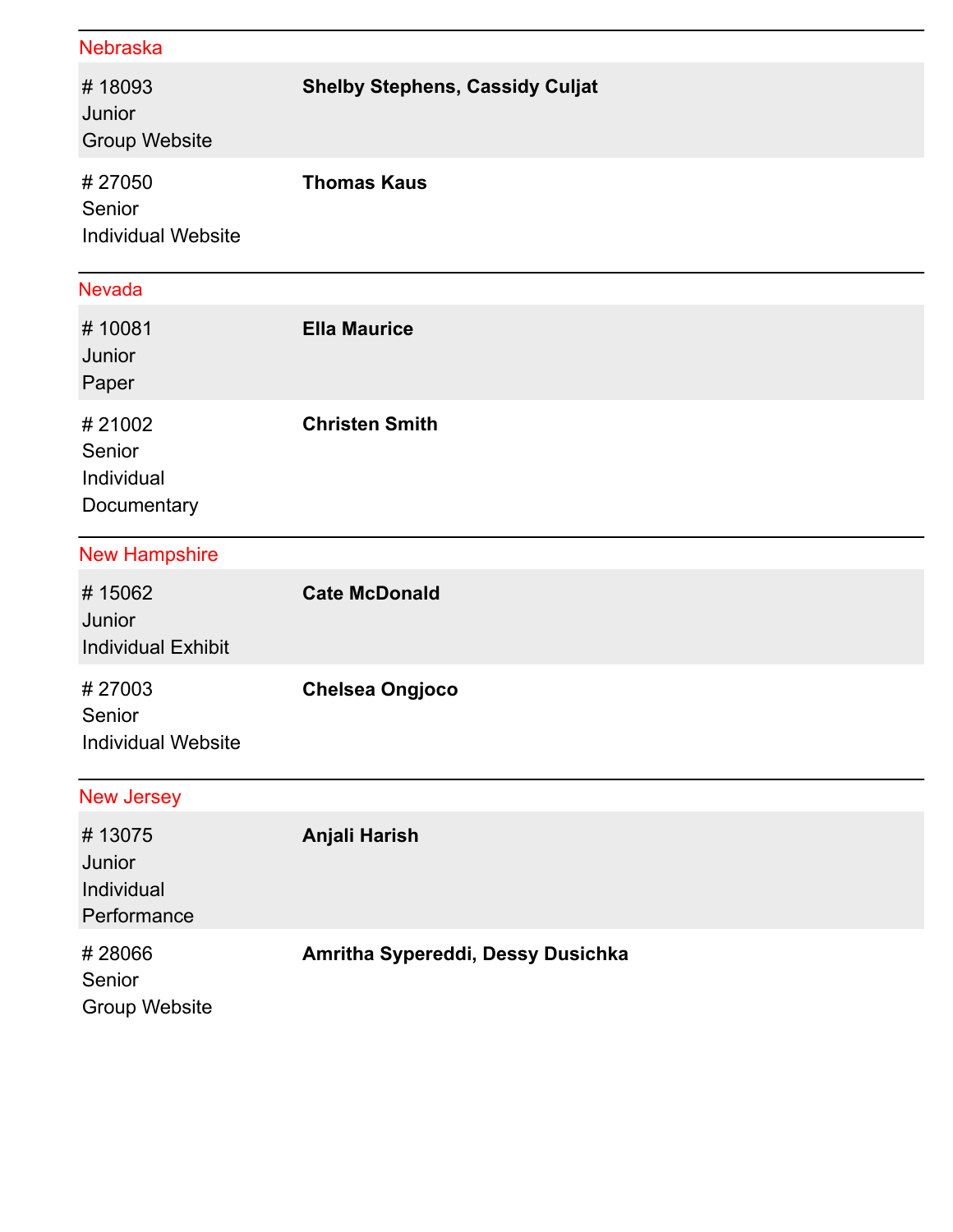| <b>New Mexico</b>                             |                                            |
|-----------------------------------------------|--------------------------------------------|
| #17073<br>Junior<br><b>Individual Website</b> | <b>Rhys Balasuit</b>                       |
| #28053<br>Senior<br><b>Group Website</b>      | Michael Calkins, Anson Beck, Avery Beck    |
| <b>New York</b>                               |                                            |
| #14060<br>Junior<br><b>Group Performance</b>  | Harley Honig, Michael Heyman, Sydney Honig |
| #20091<br>Senior<br>Paper                     | <b>Ben Rosenthal</b>                       |
| <b>North Carolina</b>                         |                                            |
| #18074<br>Junior<br><b>Group Website</b>      | <b>Courtney Blair, Emma Grace Palmer</b>   |
| #25060<br>Senior<br><b>Individual Exhibit</b> | <b>Berit Raines</b>                        |
| <b>North Dakota</b>                           |                                            |
| #10098<br>Junior<br>Paper                     | <b>Advaith Nair</b>                        |
| #21104<br>Senior<br>Individual<br>Documentary | <b>Anna Elsen</b>                          |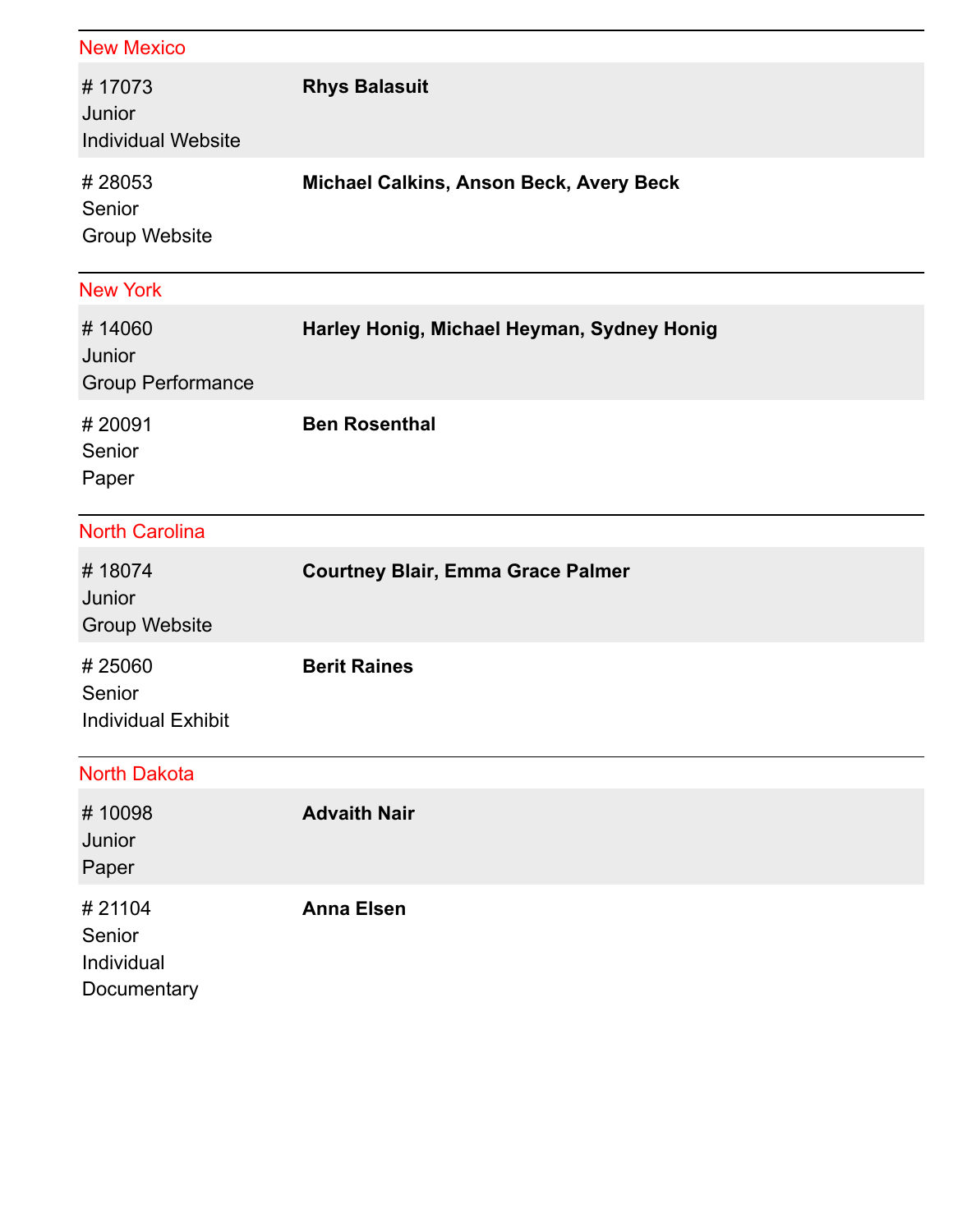| Ohio                                          |                                       |
|-----------------------------------------------|---------------------------------------|
| #13070<br>Junior<br>Individual<br>Performance | <b>Sarah Jacoby</b>                   |
| #28080<br>Senior<br><b>Group Website</b>      | Loren Willhight, Michael Gray         |
| Oklahoma                                      |                                       |
| #10049<br>Junior<br>Paper                     | Zayda Sherwood                        |
| #23030<br>Senior<br>Individual<br>Performance | <b>Jordan Mason</b>                   |
|                                               |                                       |
| Oregon                                        |                                       |
| #12019<br>Junior<br><b>Group Documentary</b>  | Evelyn Chen, Flora Huang, Rachel Wang |
| #20103<br>Senior<br>Paper                     | Anja Jolin                            |
| Pennsylvania                                  |                                       |
| #11010<br>Junior<br>Individual<br>Documentary | <b>Norah Strauss</b>                  |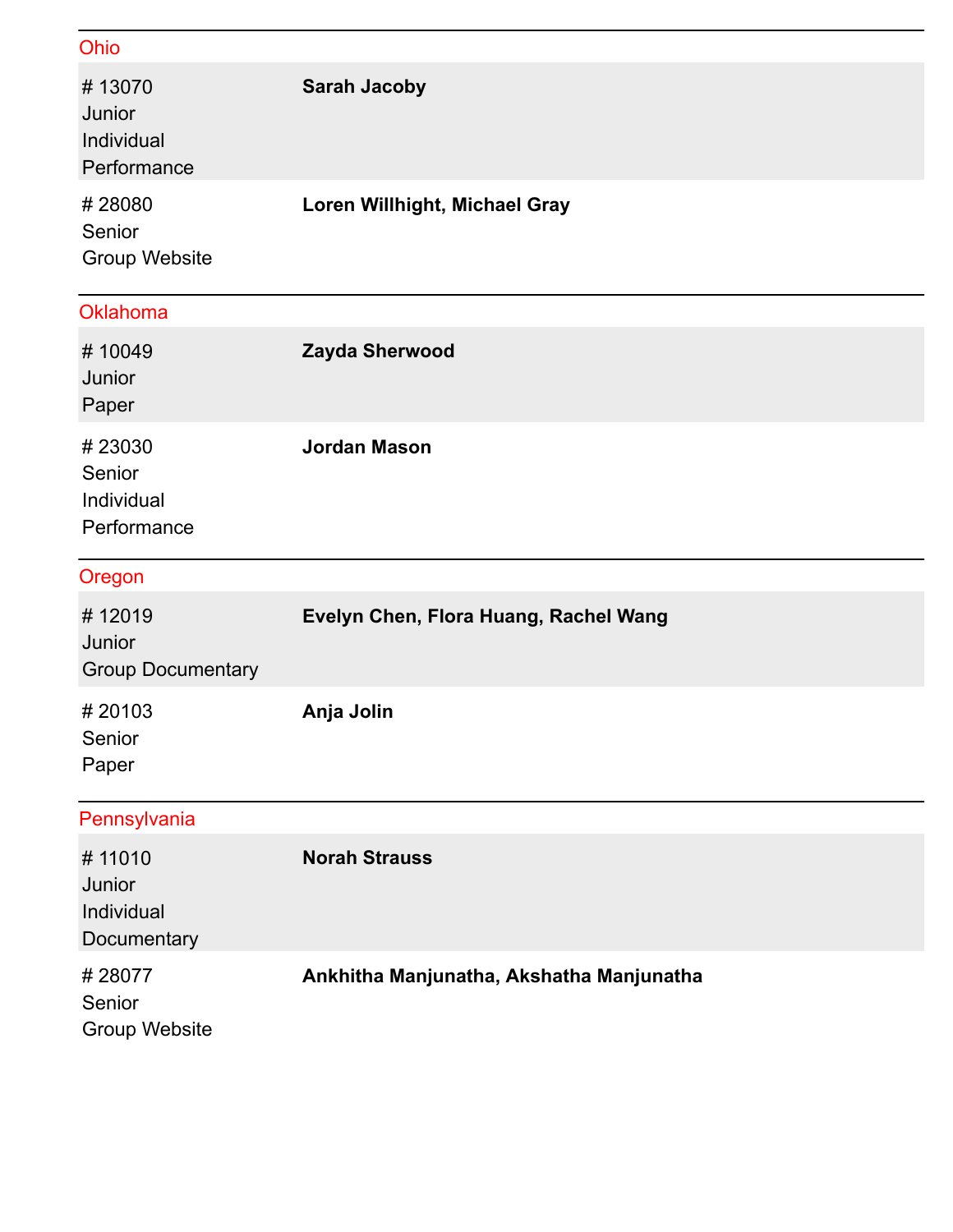| <b>Rhode Island</b>                           |                                         |
|-----------------------------------------------|-----------------------------------------|
| #15022<br>Junior<br><b>Individual Exhibit</b> | <b>Maggie Peterson</b>                  |
| #27041<br>Senior<br><b>Individual Website</b> | <b>Lily Trunzo</b>                      |
| <b>South Asia</b>                             |                                         |
| #14001<br>Junior<br><b>Group Performance</b>  | Lauren Kim, Lauren Ahhot, Taarini Gupta |
| #26012<br>Senior<br><b>Group Exhibit</b>      | Phoebe Bintoro, Han Ah Song             |
| <b>South Carolina</b>                         |                                         |
| #14083<br>Junior<br><b>Group Performance</b>  | <b>Simone Welch, Emily Henderson</b>    |
| #23041<br>Senior                              | <b>Laura Dhillon</b>                    |
| Individual<br>Performance                     |                                         |
| <b>South Dakota</b>                           |                                         |
| #10061<br>Junior<br>Paper                     | <b>Madison Lauck</b>                    |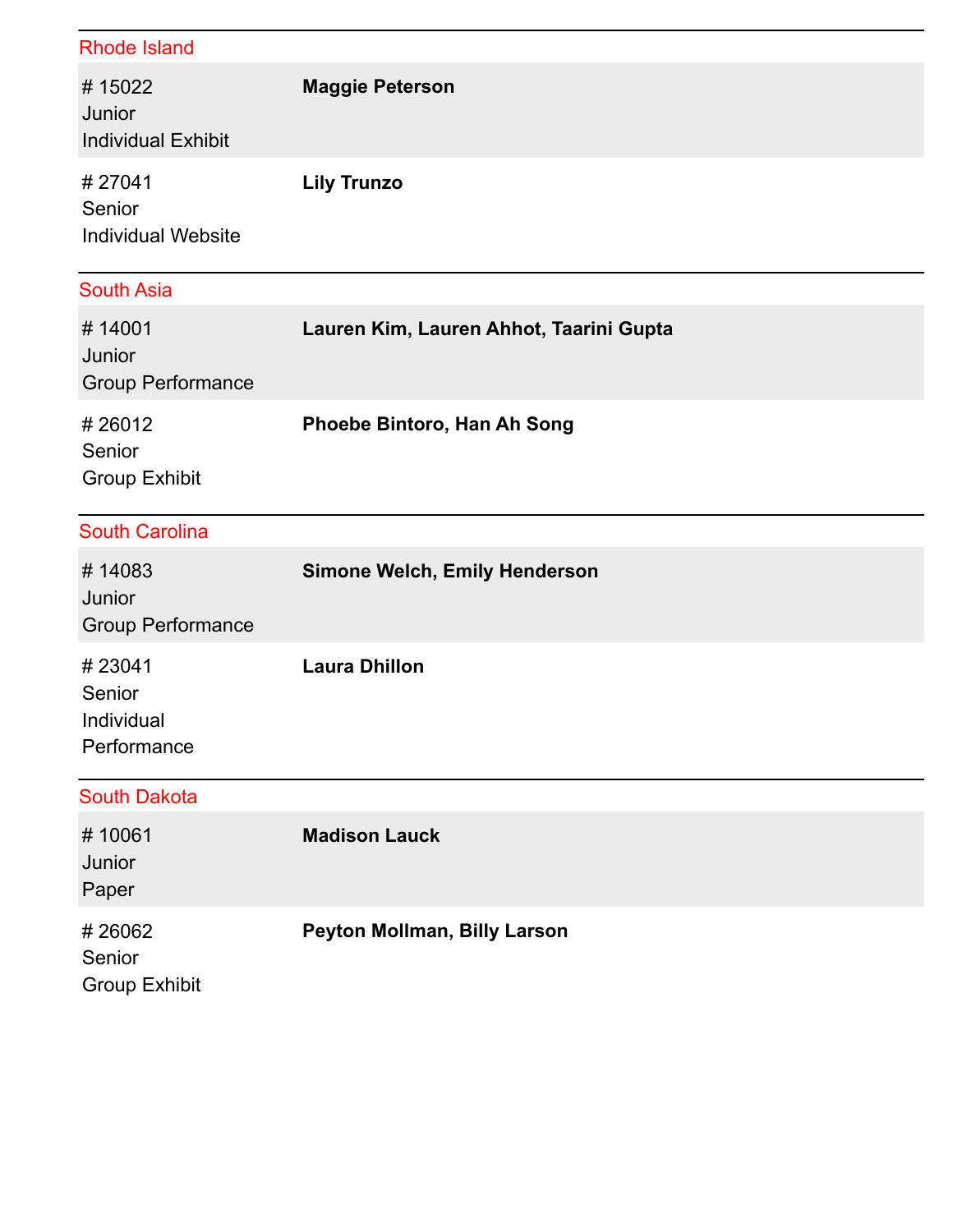| <b>Tennessee</b>                              |                                                                                 |
|-----------------------------------------------|---------------------------------------------------------------------------------|
| #13054<br>Junior<br>Individual<br>Performance | <b>Mackenzie Egan</b>                                                           |
| #21055<br>Senior<br>Individual<br>Documentary | <b>Tate Greene</b>                                                              |
| <b>Texas</b>                                  |                                                                                 |
| #12015<br>Junior<br><b>Group Documentary</b>  | Suden Prashar, Ajay Avala, Rajiv Mallisetty, Rohith<br>Chadalawada              |
| #26035<br>Senior<br><b>Group Exhibit</b>      | Daisy Mata, Marco Gonzalez                                                      |
|                                               |                                                                                 |
| Utah                                          |                                                                                 |
| #17063<br>Junior<br><b>Individual Website</b> | <b>Hera Crofts</b>                                                              |
| #24010<br>Senior<br><b>Group Performance</b>  | Amelia Simper, Jocelyn Millington                                               |
| <b>Vermont</b>                                |                                                                                 |
| #12009<br>Junior<br><b>Group Documentary</b>  | Alara Kohn, Ella Averbeck, Hazel Green, Maggie Kords,<br><b>Somerset Pierce</b> |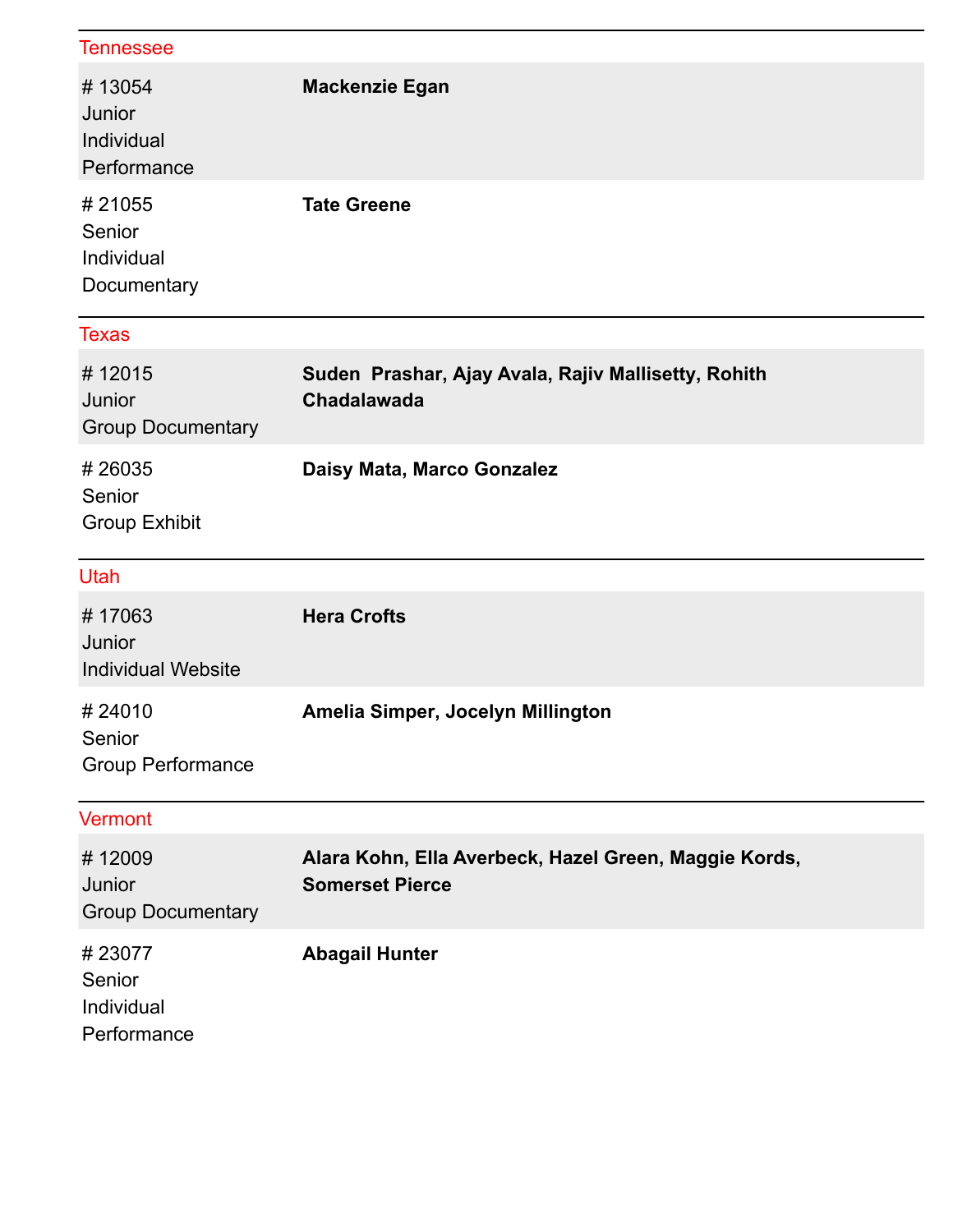| Virginia                                      |                                                                 |
|-----------------------------------------------|-----------------------------------------------------------------|
| #16055<br>Junior<br><b>Group Exhibit</b>      | <b>Grace Doss, Isobel Rice, Eliza Hayes</b>                     |
| #23004<br>Senior<br>Individual<br>Performance | <b>Thomas McKenna</b>                                           |
| Washington                                    |                                                                 |
| #14085<br>Junior<br><b>Group Performance</b>  | Catherine Bouvet, Natalia Canal, Aylin Dutt, Emma<br>Oleynikova |
| #23026<br>Senior<br>Individual<br>Performance | <b>Maritza Barragan Orozco</b>                                  |
| <b>West Virginia</b>                          |                                                                 |
| #10085<br>Junior<br>Paper                     | <b>Stephanie Cortwright</b>                                     |
| #23069<br>Senior<br>Individual<br>Performance | <b>Jaelyn Jett</b>                                              |
| <b>Wisconsin</b>                              |                                                                 |
| #17047<br>Junior<br><b>Individual Website</b> | <b>Genevieve Skibicki</b>                                       |
| #21019<br>Senior<br>Individual<br>Documentary | <b>Ellie Leverett</b>                                           |